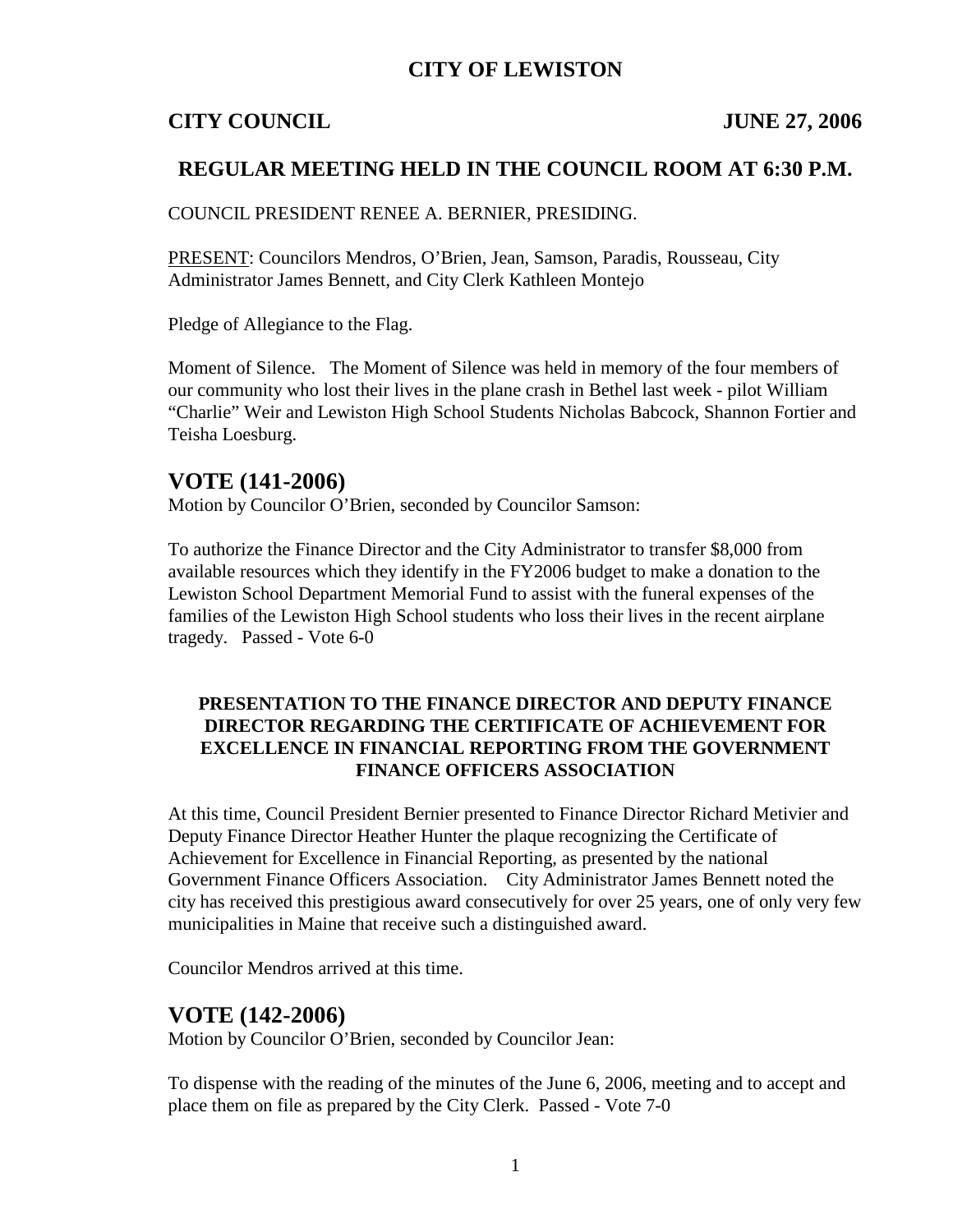#### **REQUEST FOR USE OF CITY SERVICES FOR THE FOURTEEN ANNUAL GREAT FALLS BALLOON FESTIVAL**

# **VOTE (143-2006)**

Motion by Councilor Jean, second by Councilor Samson:

To approve the request for the use of city services for the Great Falls Balloon Festival:

#### **ROAD CLOSURES AND POSTINGS**:

Friday, August 18, 2006 5:00pm - Sunday, August 20, 2006 7:00pm Establishment of a one lane wide walking lane on the Longley Bridge (northbound or downstream side) to facilitate pedestrian movement between Festival activity areas in Auburn and Lewiston and for use by Festival logistical vehicles such as golf carts.

Friday, August 18, 2006 12:00pm - Sunday, August 20, 2006 7:00pm Posted closure of Oxford Street from Cross Street to Chestnut Street, and posted closure of Beech Street, to facilitate safe pedestrian movement and access for festival logistical vehicles.

Sunday, August 20, 2006 11:30am - 12:30pm

Posted closure of Canal Street from Main Street to Chestnut Street for canal rubber duck race. Posted closure of one northbound lane of the Canal Bridge on Main Street for rubber duck race logistical set up.

#### **OTHER REQUESTS**:

Friday, August 18, 2006 12:00pm - Sunday, August 20, 2006 6:00pm Authorization for the Police to ticket and tow away vehicles not in conformance with posted parking bans.

Permission for the Great Falls Balloon Festival, Inc. to control all food and product vendors on Main Street between Middle Street and Longley Memorial Bridge, on Canal Street from Main Street to Chestnut Street, on Chestnut Street from Canal Street to Oxford Street, and along Lisbon Street from Chestnut to Main Street, Lincoln Street from Main to Cedar Streets, Oxford Street from Cross Street to Cedar Street, North Street, Water Street, and the adjacent area between Cross Canal #1 and the Androscoggin River.

Permission for the Great Falls Balloon Festival to use Veterans Memorial Park, the former Libby parking lot, Railroad Park and Railroad Park North (along Water Street) from midnight, Thursday, August 18 to 12:00pm Monday, August 21 for Festival activities, specifically helicopter flights, and to control use, access and security in the area, subject to final approval from the Chief of Police, pending completion and submission of all appropriate forms with the City Recreation & Parks Department.

#### **SECURITY**:

The Lewiston Police Department shall be responsible for traffic control, security and crowd control in Lewiston activity areas.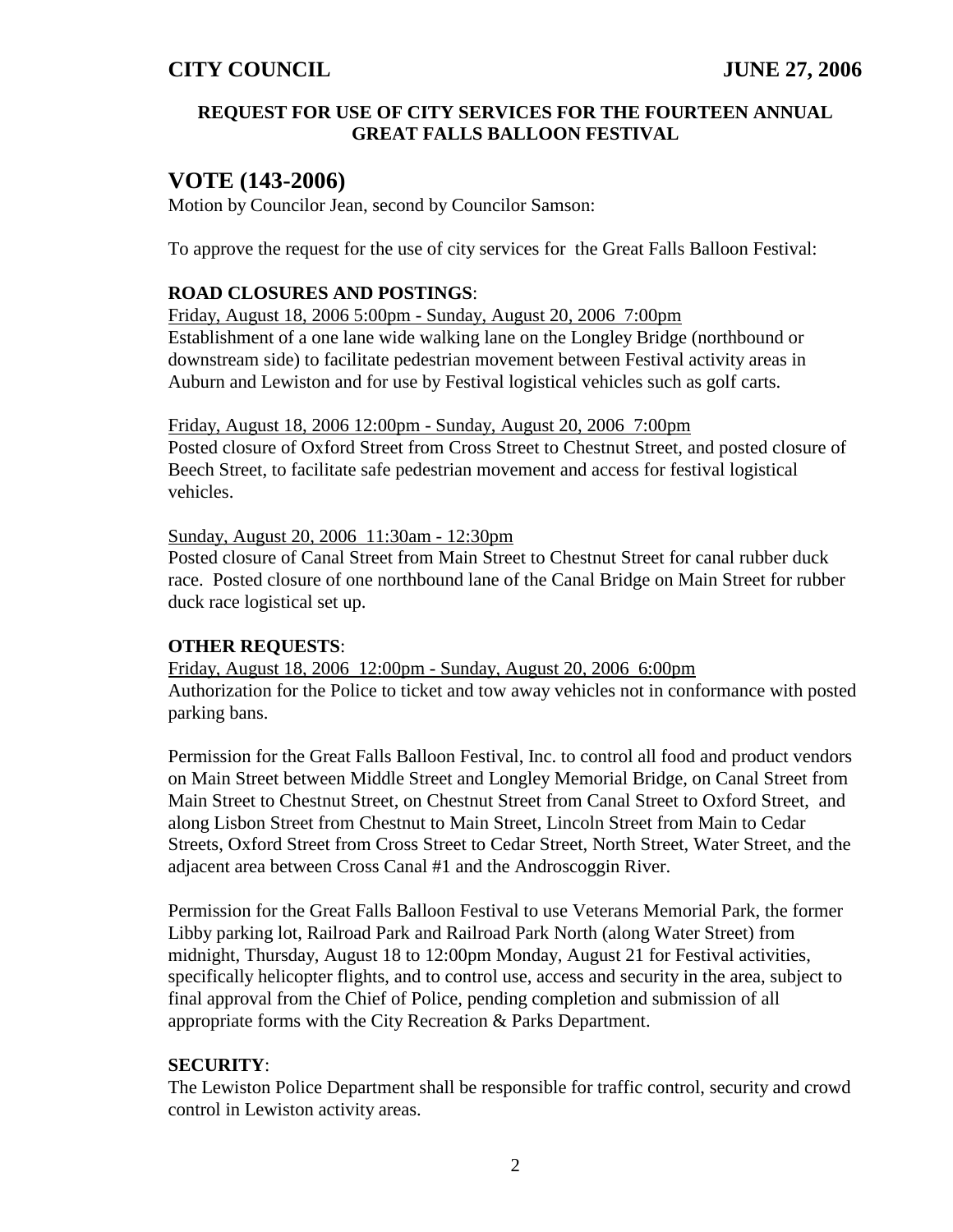## **TRASH REMOVAL:**

The City shall supply one 50 yard dumpster at Railroad Park and waive the tipping fees.

### **LICENSES**:

Fees for the food booths operated by non-profit organizations shall be waived by the City. Licensing fees for a carnival operated by a non-profit organization shall be waived by the City. Licensing fees for use of the parks, for the outdoor entertainment permits and for the sound amplification permits, all obtained in the name of the Great Falls Balloon Festival, shall all be waived by the City.

#### **USE OF PUBLIC WORKS PERSONNEL**:

Permission for Public Works personnel to erect (together with Auburn Public Works personnel) food booths in Auburn and Lewiston, and to provide assistance during the festival.

#### **PARKING**

Use of the Bates Mill parking lots that are city owned and/or controlled, the Chestnut Street parking garage, and the Canal Street parking garage, for festival and volunteer parking, and the new city parking lot on the corner of Lincoln Street and Chestnut Street, across from FX Marcotte Furniture, for volunteer parking, as per the requirements and procedures outlined in the City's Facilities Use Policy.

Passed - Vote 7-0

## **REQUEST FROM THE INDEPENDENCE DAY COMMITTEE FOR USE OF CITY SERVICES FOR THE LIBERTY FESTIVAL**

## **VOTE (144-2006)**

Motion by Councilor Jean, second by Councilor Samson:

To approve the request from the Independence Day Committee for the use of city services for the Liberty Festival to be held July 4, 2006 at Veterans' Memorial Park:

- 1) Use of Veteran's Memorial Park and Lower Lot A and B, subject to availability and completion of appropriate forms with the Recreation Department, during July 3rd (setup), July 4th, and July 5th (tear down).
- 2) To allow parking in Chestnut Street garage and Lower Lots A and B to be by donation, subject to availability and completion of appropriate forms with City Administration.
- 3) The closing of one lane of the Longley Memorial Bridge at 8:00am on Tuesday, July 4, 2006, subject to the discretion of the Chief of Police and his designees.
- 4) The closing of two lanes of the Longley Memorial Bridge from 4:00pm 11:00pm on Tuesday, July 4, 2006, subject to the discretion of the Chief of Police and his designees.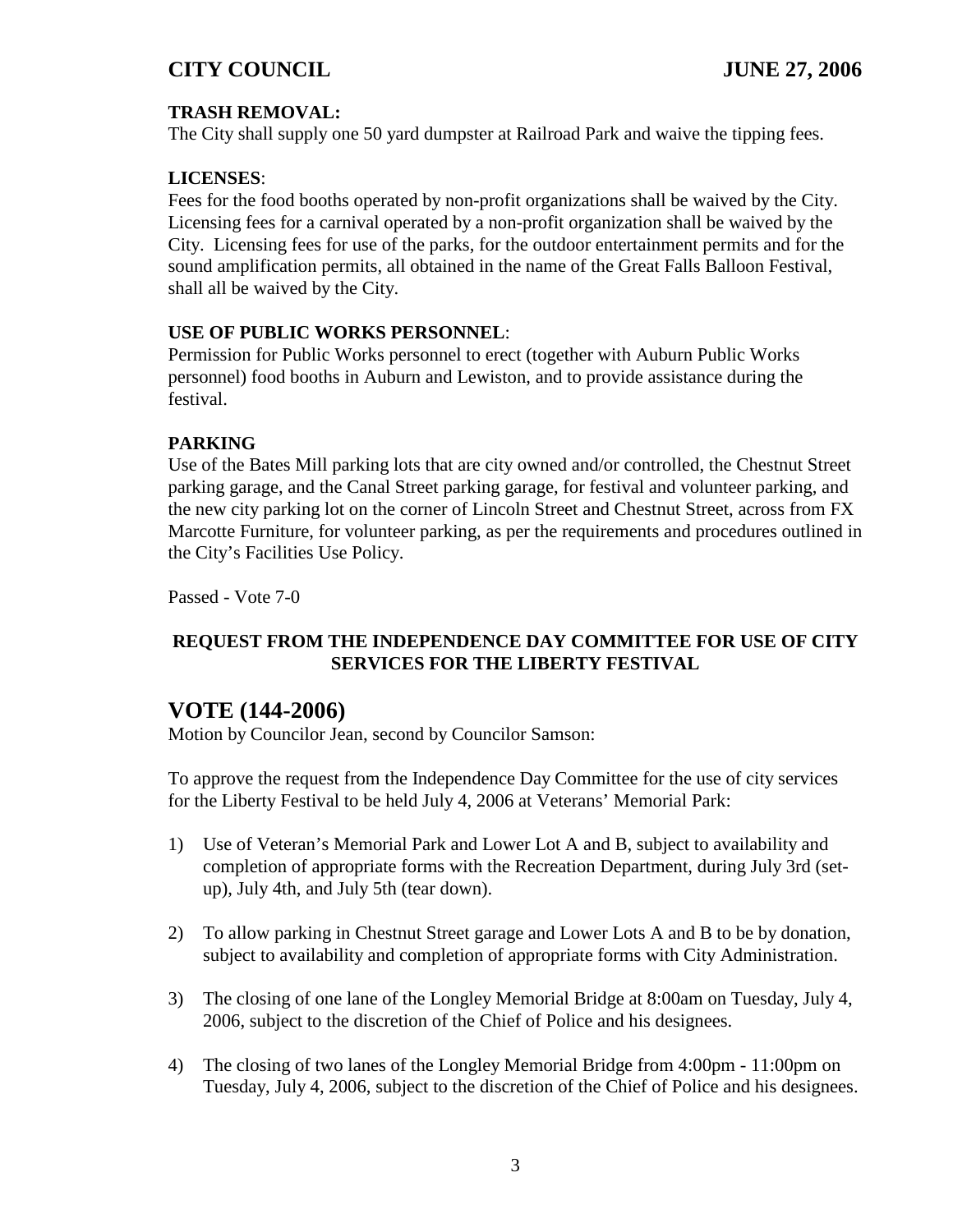- 5) The closing of Mill Street from 7:00am 11:00pm on Tuesday, July 4, 2006 for use for parking for festival organizers, vendors and entertainers, subject to the discretion of the Chief of Police and his designees.
- 6) Use of barriers from Public Works for the closure of the streets, subject to discretion of the Public Works Director and his designees.
- 7) To grant authorization for the Independence Day Committee to allow peddlers and/or vendors, on Main Street, between the Longley Bridge and Canal Street, Lincoln Street between Main Street and Cross Street, and on Mill Street, for the Liberty Festival Celebration from 4:00pm - 11:00pm on Tuesday, July 4, 2006, and to prohibit any peddlers and/or vendors in the defined area who are not authorized by the Independence Day Committee
- 8) Services of the Lewiston Fire Department, at the sole discretion of the Fire Chief and his designees, regarding public safety during fireworks display.
- 9) Use of a dumpster to be provided by Public Works for placement on Mill Street.
- 10) Waiver of any fees required by the Police Department and Public Works Department, wavier of any licensing fees for non-profit food booth vendors and waiver of licensing fees for use of the park, outdoor entertainment permit, peddler permit and sound amplification permit if obtained in the name of the IDC.
- All of the above approvals are subject to the following conditions:
- 1) Security, satisfactory to the Police Chief, to be provided at the expense of the Independence Day Committee.
- 2) Portable toilet facilities and hand-washing units to be provided during the event, subject to the discretion of the City's Health Officer.
- 3) Area to be kept properly cleaned by the Independence Day Committee.

Passed - Vote 7-0

## **REQUEST FROM THE MOXIE FESTIVAL COMMITTEE TO BORROW TABLES AND CHAIRS FOR USE DURING THE FESTIVAL**

# **VOTE (145-2006)**

Motion by Councilor Jean, second by Councilor Samson:

To approve the request from the Moxie Festival Committee to borrow forty tables and two hundred chairs from the Lewiston Recreation Department for use during the Moxie Festival on July 7, 8 and 9, 2006. Passed - Vote 7-0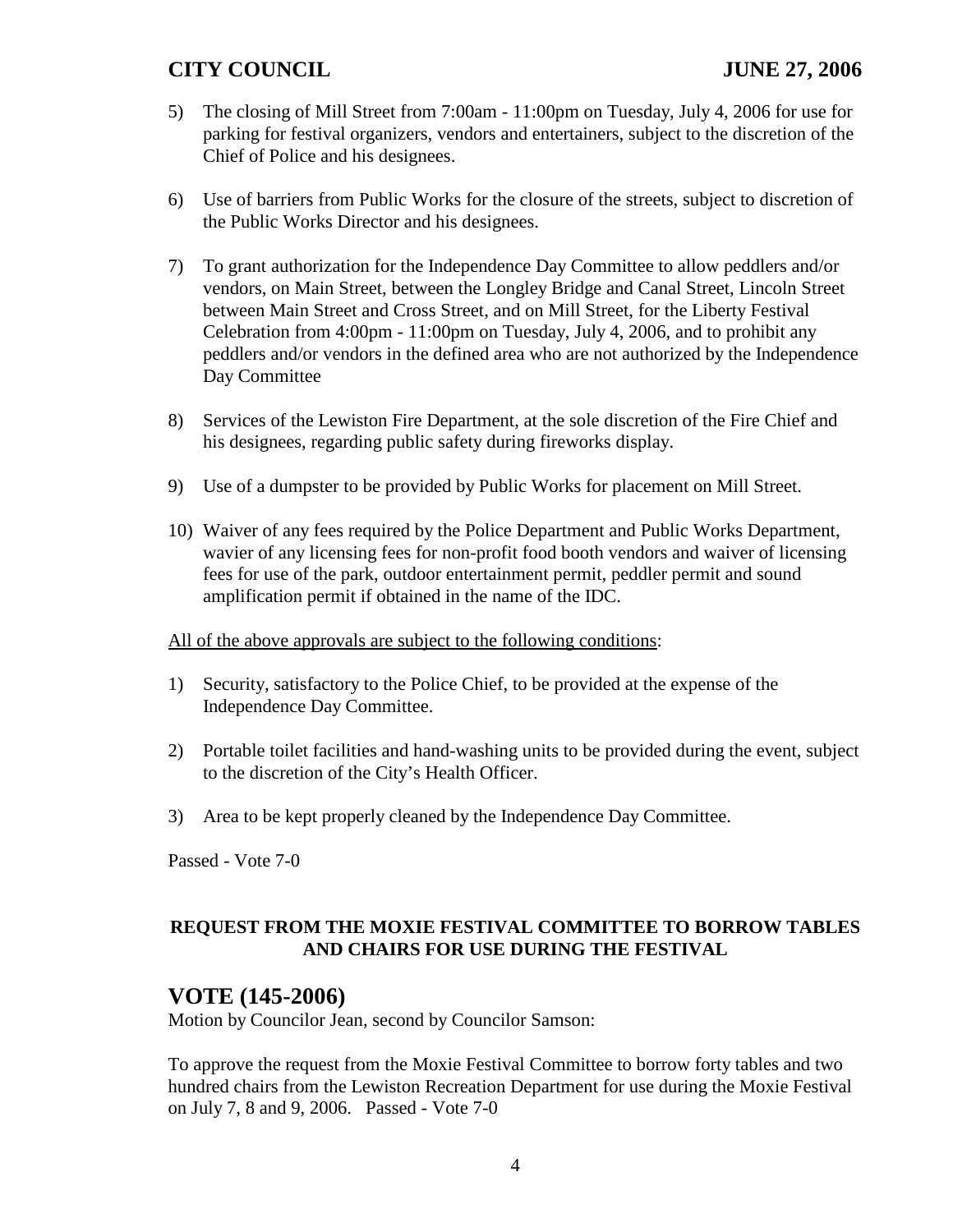#### **FORMAL REQUEST TO THE PLANNING BOARD TO INITIATE AMENDMENTS TO THE LAND USE CODE REGARDING ADDING ASSOCIATE MEMBERS TO THE HISTORICAL PRESERVATION REVIEW BOARD**

## **VOTE (146-2006)**

Motion by Councilor Jean, second by Councilor Samson:

To request that the Planning Board review and consider changes to the Land Use Code regarding adding associate members to the Historic Preservation Review Board. Passed - Vote 7-0

#### **AMENDMENT TO THE POLICY MANUAL FOR THE RULES TO GOVERN THE CITY COUNCIL REGARDING THE COUNCIL'S HOUSING COMMITTEE**

## **VOTE (147-2006)**

Motion by Councilor Jean, second by Councilor Samson:

To amend Section 6a of the Policy Manual, Policy Number Six "Rules to Govern the City Council" to amend the structure of the Housing Committee to allow for one member from the Empower Lewiston Board of Directors, one member from the Lewiston/Auburn Landlord Association, one member of the Lewiston Housing Authority staff and one citizen member. Passed - Vote 7-0

#### **FINAL PASSAGE OF THE FISCAL YEAR 2007 TAX RESOLVE**

## **VOTE (148-2006)**

Motion by Councilor Samson, second by Councilor Jean:

That the Tax Resolve instructing the Chief Assessor to raise \$39,694,411.00 to finance the Fiscal Year 2007 budget have final passage by a roll call vote:

*RESOLVED,* That the Chief Assessor of the City of Lewiston, Maine be ordered to raise by assessment upon estates of residents of the City of Lewiston, and upon estates of non-resident proprietors in said City of Lewiston for the current fiscal year commencing July 1, 2006, the sum of Thirty-Nine Million Six Hundred Ninety-Four Thousand Four Hundred Eleven Dollars for the payment of the county tax, for ordinary indebtedness and expenses, for interest on the debt of the City of Lewiston, and for the payment of lawful debts and dues of the City of Lewiston.

| <b>Appropriation Resolve</b> |              | \$81,984,056 |
|------------------------------|--------------|--------------|
| LESS:                        |              |              |
| <b>Estimated Revenues</b>    | \$41,123,637 |              |
| Prior Years' Surplus         | 1,166,008    |              |
| <b>Total Adjustments</b>     |              | \$42,289,645 |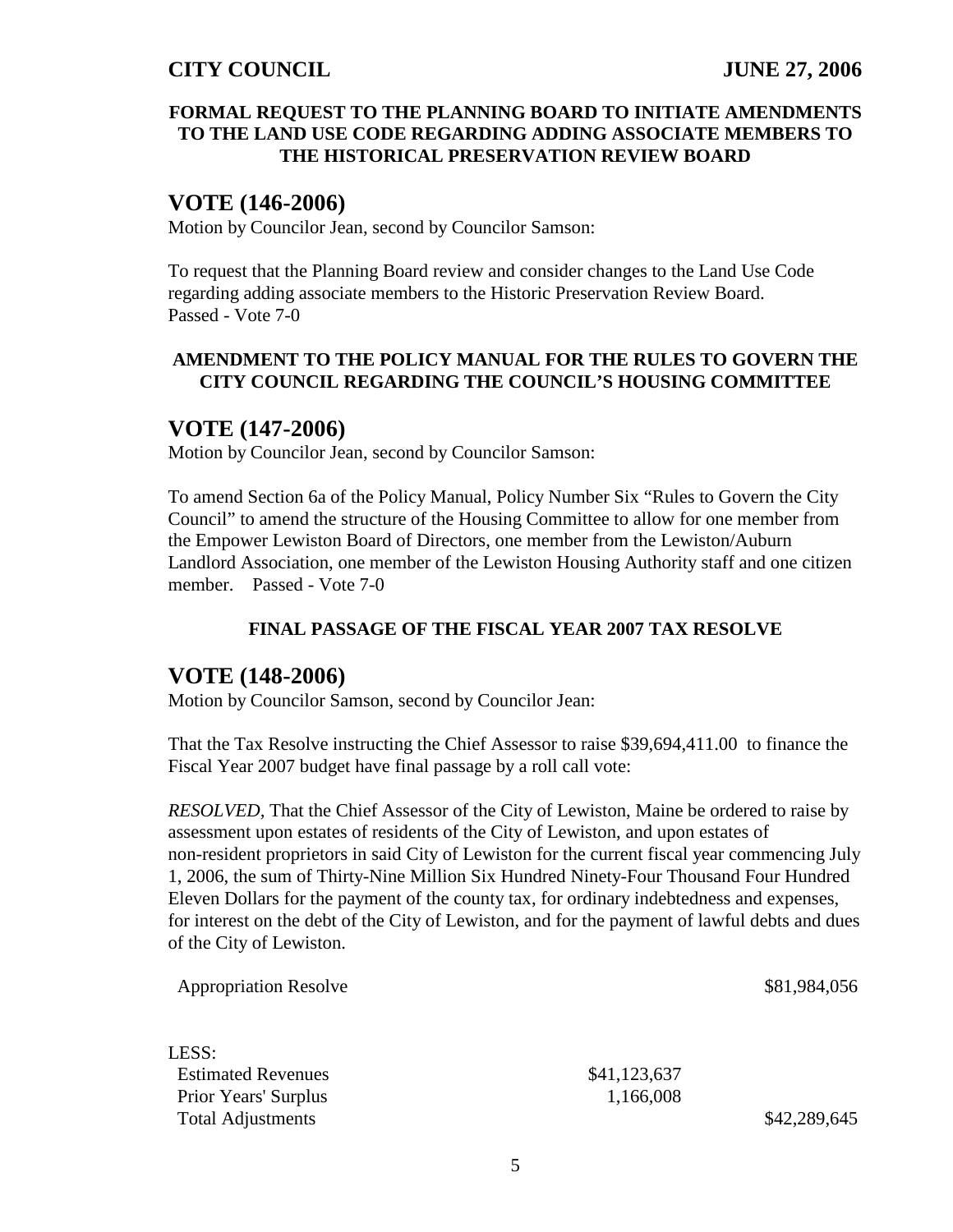| Net Appropriation | \$39,694,411 |
|-------------------|--------------|
| TAX LEVY:         | \$39,694,411 |

Interest on Real and Personal Taxes will be charged on all taxes which shall remain unpaid after the respective due dates of September 15, 2006 and March 15, 2007, at the rate of 11.0%.

Any taxpayer who pays an amount in excess of that finally assessed shall be repaid the amount of the overpayment plus interest from the date of overpayment at the rate of 7.0%.

Passed - Vote 7-0

#### **PUBLIC HEARING REGARDING ADOPTION OF BOND RESOLUTION FOR THE FISCAL YEAR 2007 CAPITAL IMPROVEMENT PROGRAM PROJECTS**

City Administrator James Bennett noted that a few projects were removed from the LCIP, such as the Kennedy Park Master Plan funds, the Lisbon Street Fire Station Study and the Police Department Expansion Study, noting these projects will be funded in operating costs, not capital expenditures. Mr. Bennett recommended adding \$300,000 to the LCIP for the restroom renovations at the Colisee, noting this is part of the renovations to the building. Rearranging and expanding the restroom area will allow for additional space to be used backstage which will allow for larger acts to contract with the Colisee.

# **VOTE (149-2006)**

Motion by Councilor Jean, second by Councilor O'Brien:

To add \$300,000 to the Bond Issue Order for the restroom renovation at the Colisee.

Passed - Vote 6-1 (Councilor Mendros opposed)

Council President Bernier then opened up the floor to allow residents to comment on the LCIP bond issue projects. At the request of Councilor Jean, Diane Lamoreau of 23 Bushey Circle and Amy Burns of 25 Bushey Circle addressed the Council regarding their concerns with the lack of clean water from the city's water pipes. They noted that their water is brown and is unusable for drinking, cooking, bathing or laundry. They noted the water has been this way for months, if not years, and they have complained numerous times and the problem has not been corrected. They stated they are hoping that some of the projects in the LCIP will fix the water issues. Charles Soule, 170 Bartlett Street, spoke and suggested the City use CDBG funds to clean up the water. With no other residents interested in speaking, Council President Bernier then closed the hearing.

Councilor O'Brien noted the Empower Lewiston Board is pleased with the projects in the LCIP and are looking forward to the completion of these projects for the betterment of the community. Councilor Mendros expressed concern about the current debt load of the city, stating it is high based upon the amount we are paying off, and concerns about adding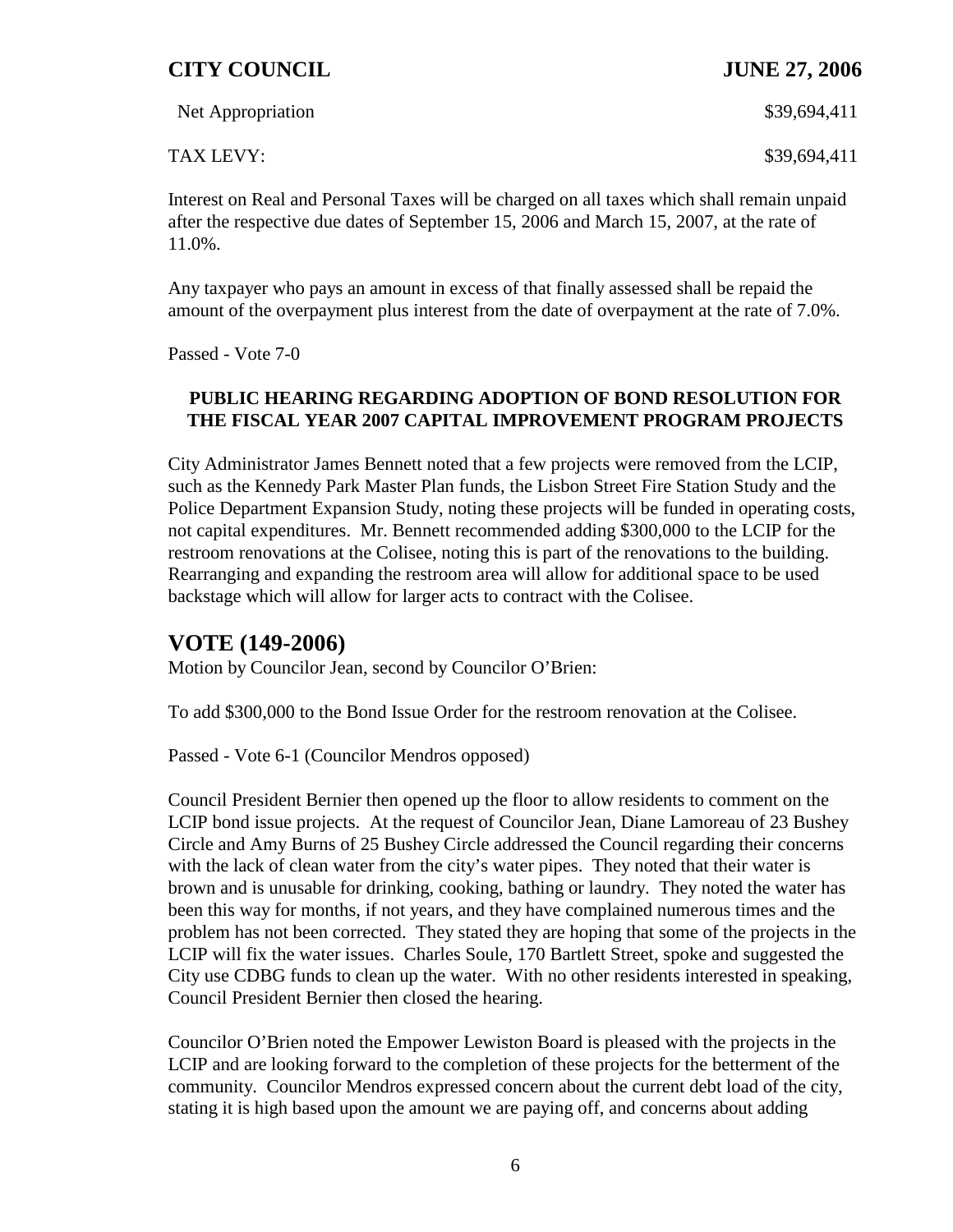additional debt. Councilor Rousseau enforced the need to upgrade the ice compressor at the Colisee, stating that the building has been burning up compressors since they are small and not adequate. Councilors also expressed concerns about the brown water in the city pipes and asked to have this as a discussion item on the next meeting agenda.

## **VOTE (150-2006)**

Motion by Councilor Samson, second by Councilor Jean:

To approve the Order to authorize the Bond Resolution to finance the Fiscal Year 2007 Capital Improvement Program projects, in the amount of \$15,810,000:

#### CITY COUNCIL BOND RESOLUTION ORDER

ORDERED: That \$15,810,000 be appropriated for financing the following Capital Improvement Programs:

| <b>DEPARTMENT</b>            | <b>PROJECT</b>                                   | <b>AMOUNT</b> |
|------------------------------|--------------------------------------------------|---------------|
| LMRC/Bates                   | <b>Operating Subsidy</b>                         | \$575,000     |
|                              | Project Infrastructure                           | 900,000       |
| <b>Public Services</b>       | Canal Street Parking Garage Rehab.               | 450,000       |
|                              | <b>ADA</b> Improvements                          | 30,000        |
|                              | City Buildings Window Replacement Project        | 40,000        |
|                              | Island Point Development - Public Infrastructure | 235,000       |
|                              | Gendron Business Park Road & Utilities           | 2,600,000     |
|                              | <b>Grand Trunk Parking Lot</b>                   | 220,000       |
| <b>Public Works</b>          | Russell Street Traffic Calming & Pedestrian      | 160,000       |
|                              | Modifications & Repairs to Leachate System       | 200,000       |
|                              | Landfill 1st Cover to Cell 3                     | 200,000       |
|                              | Replace Head Gates - Upper A                     | 155,000       |
| Colisee                      | Ice Resurfacer                                   | 80,000        |
|                              | New Compressor Upgrade                           | 265,000       |
|                              | Portable Staging - Main Floor                    | 90,000        |
|                              | Boiler Rehab.                                    | 65,000        |
|                              | <b>Restrooms Renovation</b>                      | 300,000       |
| Municipal Sub-Total          |                                                  | 6,565,000     |
| <b>Storm Water</b>           | Storm Drain Rehab.                               | 150,000       |
|                              | <b>NPDES</b> - Phase II Permit                   | 60,000        |
|                              | Dill/Hart Brook Watershed Management Plan        | 70,000        |
|                              | <b>Combined Sewer Overflow Storage</b>           | 2,900,000     |
| <b>Storm Water Sub-Total</b> |                                                  | 3,180,000     |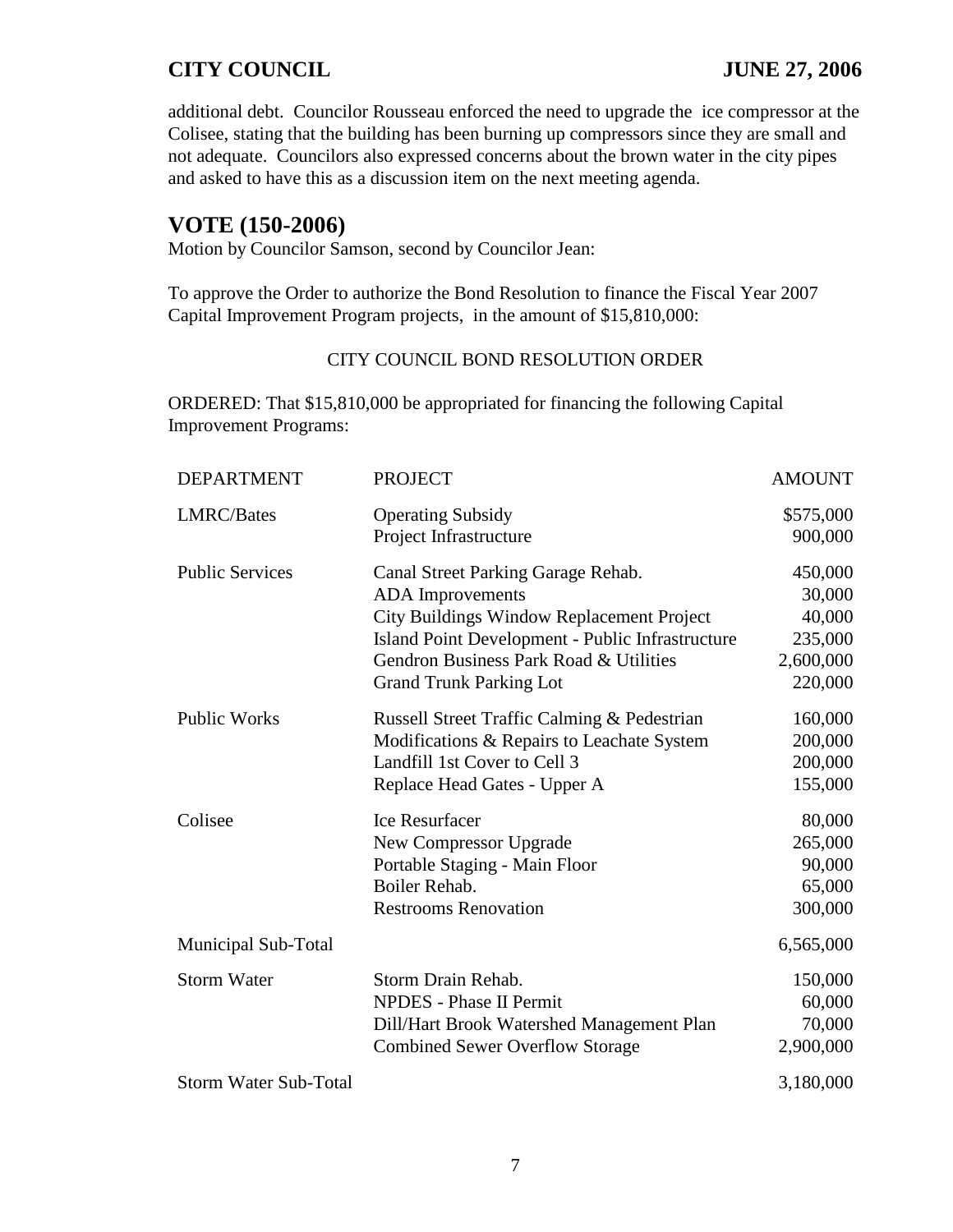| School             | Dingley Building - Boiler, $A/C & Ventilation$<br>High School - Floor Replacement (Cafeteria)<br>Middle School - Main Roof Replacement<br>Middle School - Masonry Restoration | 450,000<br>50,000<br>195,000<br>685,000 |
|--------------------|-------------------------------------------------------------------------------------------------------------------------------------------------------------------------------|-----------------------------------------|
| School Sub-Total   |                                                                                                                                                                               | 1,380,000                               |
| Water              | Water Treatment Program<br>Main St. and Central Ave. Pump Stations<br>Equipment Upgrade<br>Large Main Replacement<br><b>Small Main Replacement</b>                            | 325,000<br>140,000<br>850,000<br>85,000 |
| Water Sub-Total    |                                                                                                                                                                               | 1,400,000                               |
| Sewer              | Randall Road Station Rehab.<br><b>Combined Sewer Overflow Storage</b>                                                                                                         | 385,000<br>2,900,000                    |
| Sewer Sub-Total    |                                                                                                                                                                               | 3,285,000                               |
| <b>GRAND TOTAL</b> |                                                                                                                                                                               | \$15,810,000                            |

FURTHER ORDERED, That to meet this appropriation, \$15,810,000 shall be raised by a Public Improvement Bond Issue;

FURTHER ORDERED, That the City Council instruct the Finance Director to advertise for bids for \$15,810,000 Public Improvement Bonds; to award the loan, and to employ Edwards, Angell, Palmer & Dodge to furnish the legal opinion of the same; provided that in the alternative, the Finance Director is authorized to award the loan to the Maine Municipal Bond Bank; and provided further, the amount to be financed for the Colisee projects may be sold on a negotiated basis;

FURTHER ORDERED, That the bonds shall be signed by the City Treasurer and Mayor;

FURTHER ORDERED, That the date, maturities, denominations, interest rate or rates, place or places of payment, form or other details of the bonds and of the provisions for the sale thereof shall be determined by the Finance Director; and

FURTHER ORDERED, That bonds issued hereunder may be subject to call for redemption on such terms as may be determined by the Finance Director.

Passed - Vote 7-0

#### **PUBLIC HEARING AND FIRST AND FINAL PASSAGE FOR AN AMENDMENT TO THE UTILITIES ORDINANCE REGARDING STORMWATER MANAGEMENT**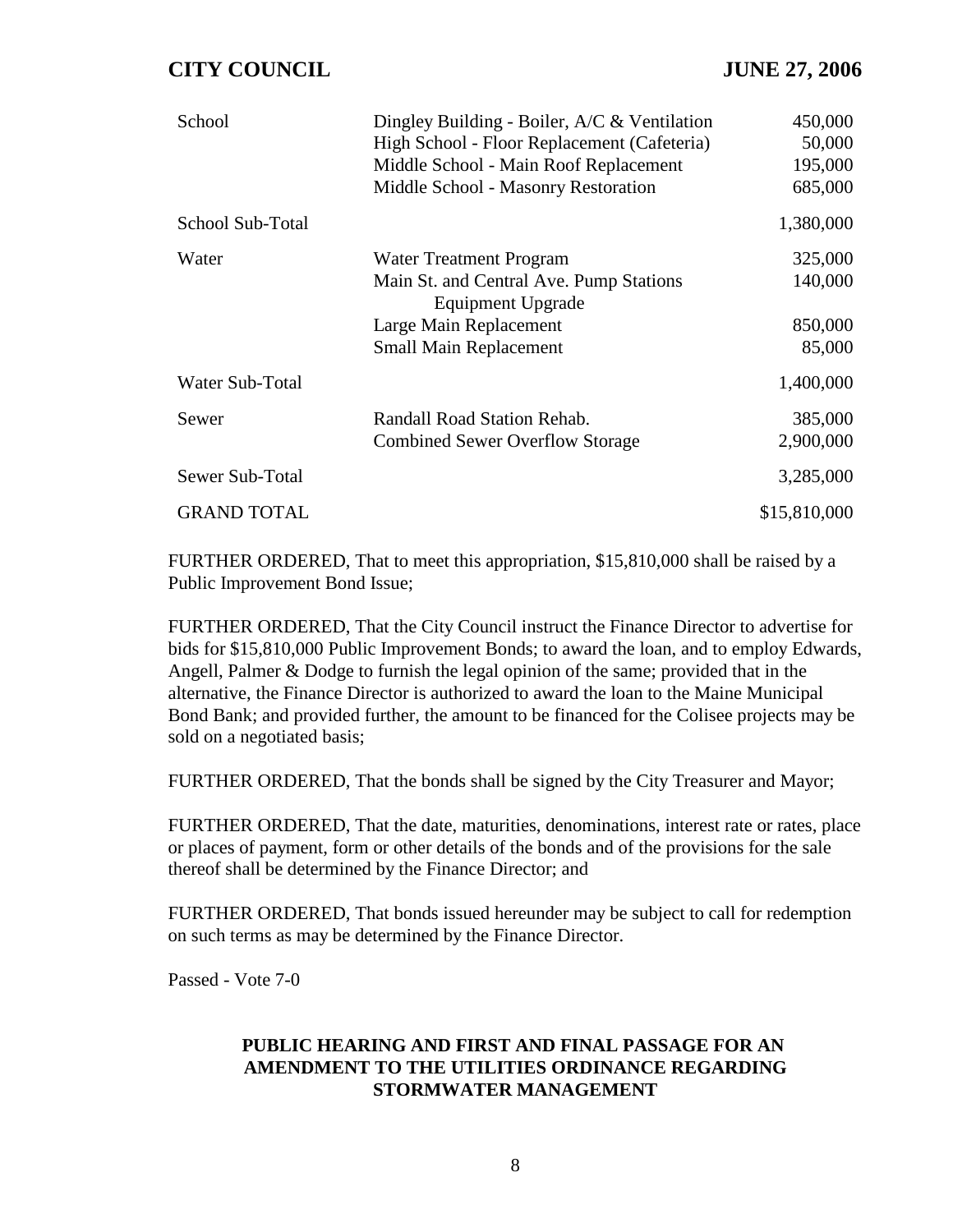Council President Bernier opened the public hearing to receive citizen input and comment. No members of the public spoke for or against this item. Council President Bernier then closed the hearing. City Administrator Bennett stated this ordinance sets out the framework for the utility and does not contain any fees, which will be adopted by policy at the July or August Council meeting. This passage sets the framework to establish the utility.

## **VOTE (151-2006 )**

Motion by Councilor O'Brien, second by Councilor Jean:

That the proposed amendments to the Utilities Ordinance, Article IV. Stormwater Utility, Sections 74-300 through 74-314, regarding the establishment of a stormwater management utility district, receive first passage by a roll call vote. Passed - Vote 6-1 (Councilor Mendros opposed)

## **VOTE (152-2006)**

Motion by Councilor Jean, second by Councilor Paradis:

To waive Section 7c of the Rules Governing the City Council and to allow for final reading at this time. Passed - Vote 7-0

## **VOTE (153-2006)**

Motion by Councilor Samson, second by Councilor Jean:

That the proposed amendments to the Utilities Ordinance, Article IV. Stormwater Utility, Sections 74-300 through 74-314, regarding the establishment of a stormwater management utility district, receive final passage by a roll call vote. Passed - Vote 6-1 (Councilor Mendros opposed)

At this time, Council President Bernier took agenda items 10 - 15 out of order and addressed them at this time.

#### **PUBLIC HEARING AND FIRST PASSAGE FOR LAND USE CODE AMENDMENTS REGARDING CHILD CARE FACILITY STANDARDS**

Council President Bernier opened the public hearing to receive citizen input and comment. No members of the public spoke for or against this item. Council President Bernier then closed the hearing.

## **VOTE (154-2006)**

Motion by Councilor Rousseau, second by Councilor Jean:

That the proposed amendments to Appendix A, Article XII "Performance Standards", Section 20 "Child care facility standards" of the City Zoning and Land Use Code, receive first passage by a roll call vote and that the public hearing on said ordinance be continued to the meeting of July 25, 2006 for final passage. Passed - Vote 7-0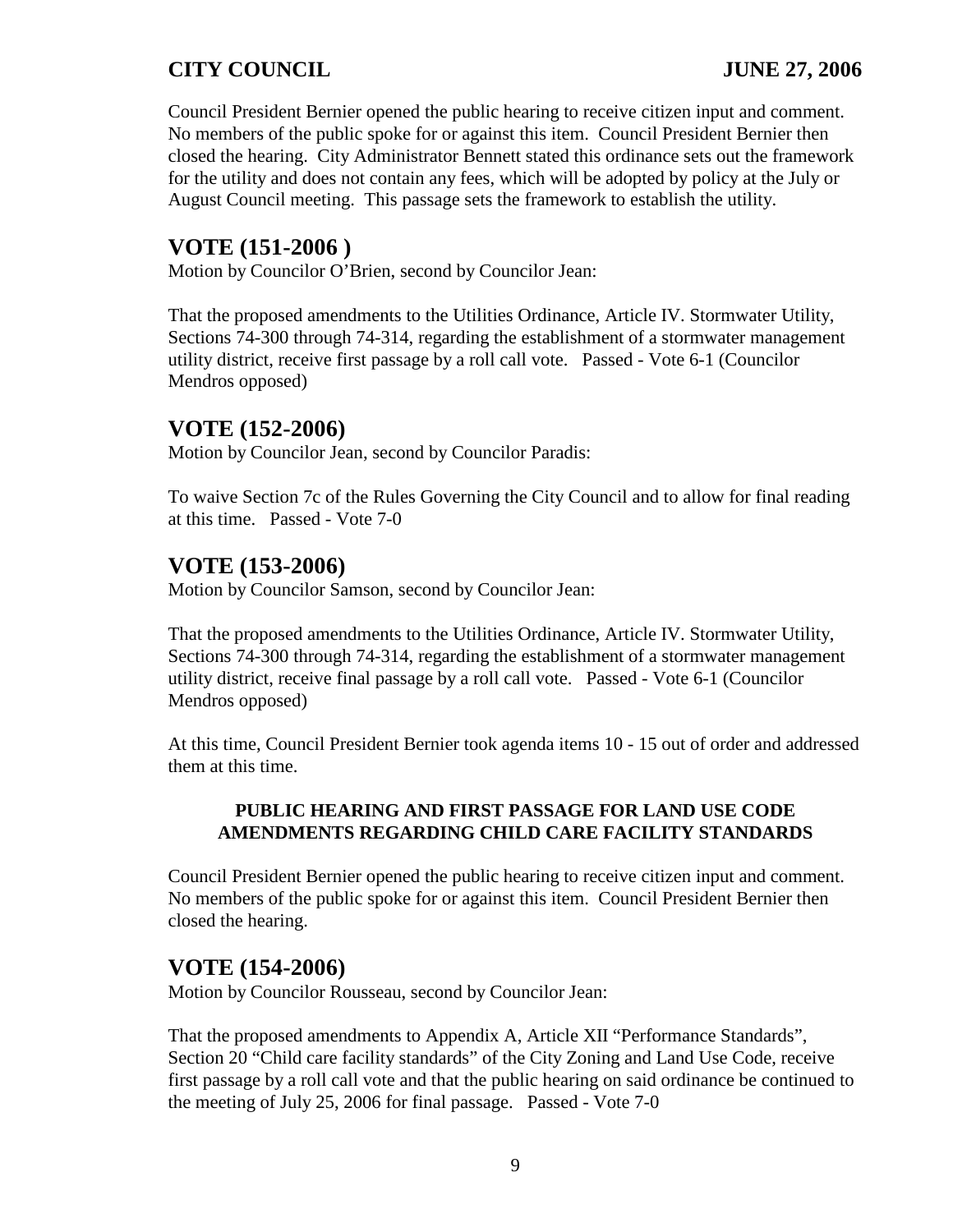#### **SPECIAL AMUSEMENT PERMIT FOR MOM & POP'S PLACE, 339 LISBON STREET**

Council President Bernier opened the public hearing to receive citizen input and comment. No members of the public spoke for or against this item. Council President Bernier then closed the hearing.

# **VOTE (155-2006)**

Motion by Councilor Samson, second by Councilor Paradis:

To grant a special amusement permit for dancing and entertainment to Mom & Pop's Place, 339 Lisbon Street. Passed - Vote 7-0

#### **SPECIAL AMUSEMENT PERMIT FOR THE ACME SOCIAL CLUB, 255 PARK STREET**

Council President Bernier opened the public hearing to receive citizen input and comment. No members of the public spoke for or against this item. Council President Bernier then closed the hearing. Councilor President Bernier then asked the applicant, Marc Mason, about the incident at the Acme Club where a police officer was assaulted. He stated that he did not recall the incident, but does not believe that any officers were assaulted at his club. She noted the date in the police department log and stated that this is an unacceptable action from the patrons and to ensure that this type of activity does not occur again, or the license will not be approved in the future. Mr. Mason noted that he has barred over one hundred people this year from entering the club as patrons and that he does pay to have an officer at the club for security purposes.

# **VOTE (156-2006)**

Motion by Councilor Jean, second by Councilor Paradis:

To grant a special amusement permit for dancing and entertainment to the Acme Social Club, 255 Park Street. Passed - Vote 7-0

## **PUBLIC HEARING FOR AN OUTDOOR ENTERTAINMENT PERMIT FOR GREAT FALLS BALLOON FESTIVAL**

Council President Bernier opened the public hearing to receive citizen input and comment. No members of the public spoke for or against this item. Council President Bernier then closed the hearing.

# **VOTE (157-2006)**

Motion by Councilor O'Brien, second by Councilor Jean:

To conduct a public hearing on an application for an outdoor entertainment event for the Great Falls Balloon Festival, and to grant a permit for an Outdoor Entertainment Event, as required by the City Code of Ordinances, Chapter 10, Article 1, Section 10-3, to the Great Falls Balloon Festival Committee for outdoor music concerts for the annual Festival to be held at Railroad Park on August 18-20, 2006, contingent upon positive recommendations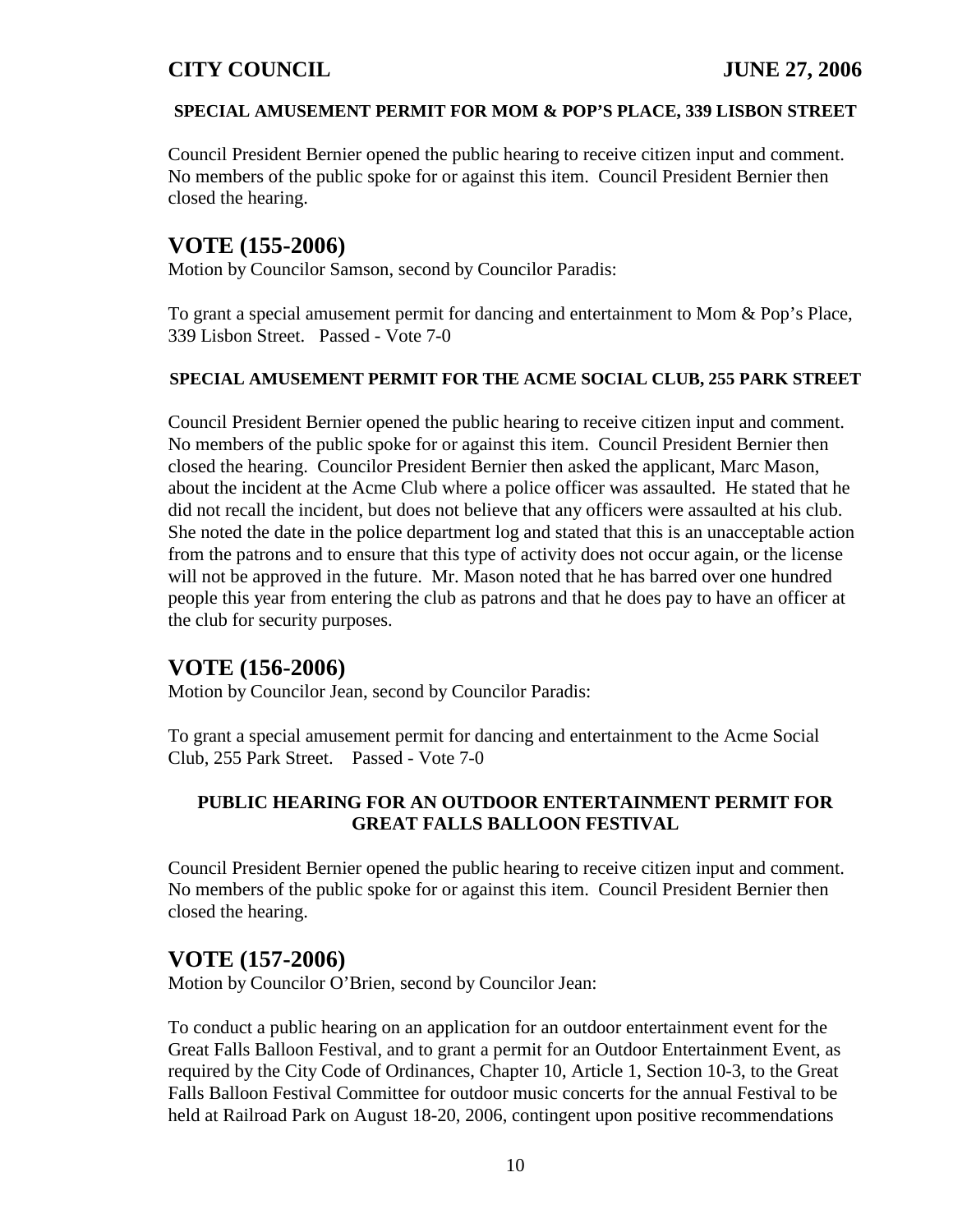from the Police Department, Fire Department, Code/Health Officer and Land Use Inspector regarding compliance with all regulations and compliance with all City ordinances. Passed - Vote 7-0

#### **PUBLIC HEARING FOR AN OUTDOOR ENTERTAINMENT PERMIT FOR THE LIBERTY FESTIVAL**

Council President Bernier opened the public hearing to receive citizen input and comment. No members of the public spoke for or against this item. Council President Bernier then closed the hearing.

# **VOTE (158-2006)**

Motion by Councilor Jean, second by Councilor Samson:

To conduct a public hearing on an application from the Independence Day Committee for outdoor musical concerts to be held at Veteran's Memorial Park on July 4 as part of the Liberty Day Festival, and to authorize a permit for an Outdoor Entertainment Event, as required by the City Code of Ordinances, Chapter 10, Article 1, Section 10-3, to the Independence Day Committee for the outdoor music concerts, contingent upon positive recommendations from the Recreation Department, Police Department, Fire Department, Code/Land Use Officer and Code/Health Officer regarding compliance with all regulations, and compliance with all City ordinances. Passed - Vote 7-0

#### **PUBLIC HEARING FOR AN OUTDOOR ENTERTAINMENT PERMIT FOR OUTDOOR NOONTIME CONCERTS AT COURTHOUSE PLAZA**

Council President Bernier opened the public hearing to receive citizen input and comment. No members of the public spoke for or against this item. Council President Bernier then closed the hearing.

# **VOTE (159-2006)**

Motion by Councilor O'Brien, second by Councilor Jean:

To conduct a public hearing on an application from L/A Arts for the noon-time outdoor concerts to be held at Courthouse Plaza on Thursdays during the month of July, and to authorize a permit for an Outdoor Entertainment Event, as required by the City Code of Ordinances, Chapter 10, Article 1, Section 10-3, to L/A Arts for the noon-time outdoor concerts, contingent upon positive recommendations from the Recreation Department, Police Department, Fire Department, Code/Land Use Officer and Code/Health Officer regarding compliance with all regulations, and compliance with all City ordinances. Passed - Vote 7-0

At this time, the Council took a ten minute recess.

#### **PUBLIC HEARING AND FIRST AND FINAL PASSAGE FOR AMENDMENTS TO THE SOLID WASTE ORDINANCE**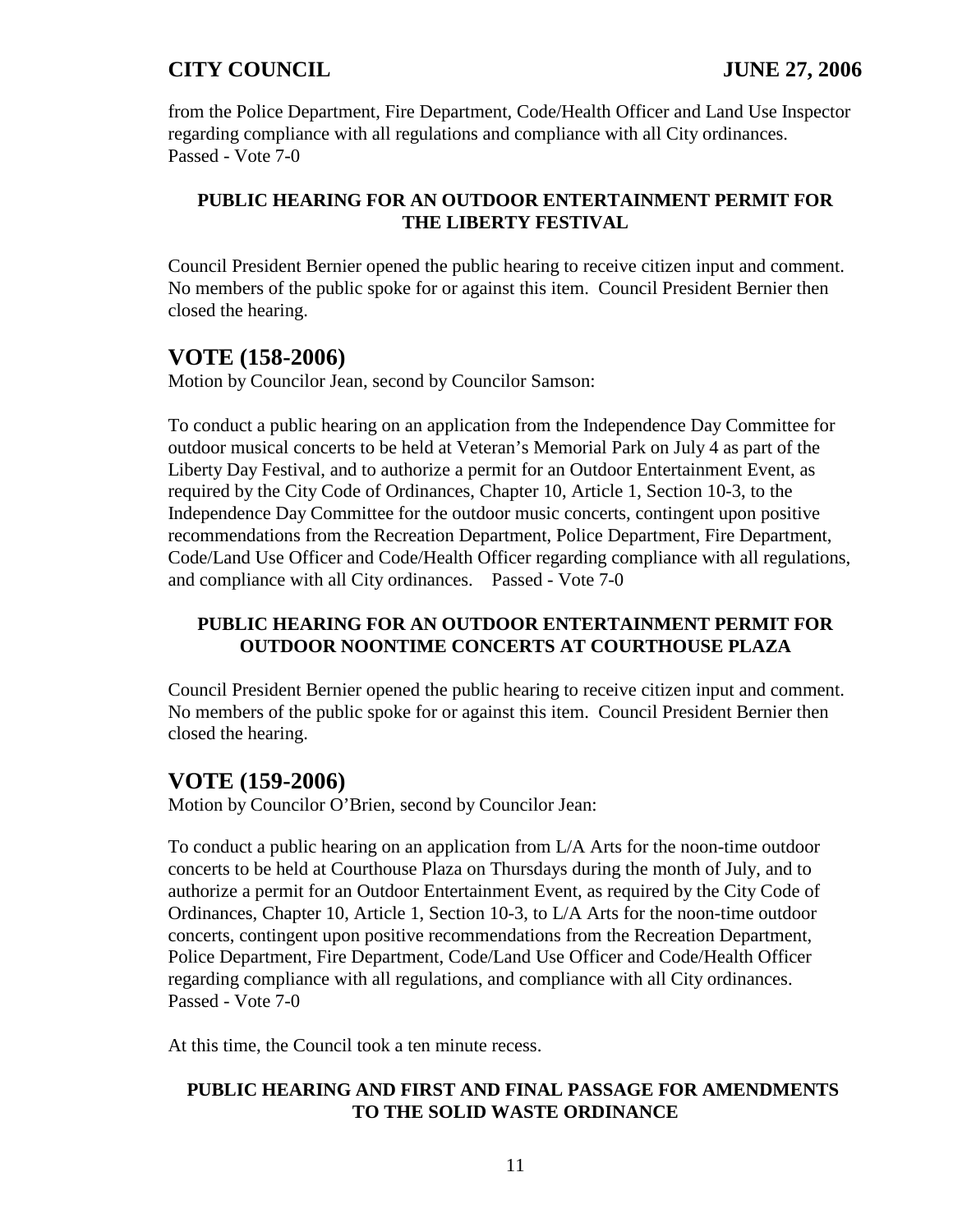Council President Bernier opened the public hearing to receive citizen input and comment. Michael Reed of Oak Street spoke and expressed concerns about the annual billing and requested a change to either quarterly or semi-annual billing instead. Council President Bernier then closed the hearing. Councilor Rousseau stated he was also concerned with the annual billing, noting that the solid waste collection fees have increased and there is already an impact on property owners with increases in insurance, gas, heating oil, etc. He stated that the city needs to be supportive of our businesses and changing the billing to semi-annual would be a help to them. Councilor Paradis noted he would support a semi-annual billing, but not a quarterly billing, due to the additional staff time necessary to prepare and track the billing cycles.

# **VOTE (160-2006)**

Motion by Councilor Rousseau, second by Councilor Samson:

To amend the ordinance to eliminate "annual" billing and to change it to "semi-annual" billing. Passed - Vote 7-0

## **VOTE (161-2006)**

Motion by Councilor Jean , second by Councilor Paradis:

That the proposed amendments to the Solid Waste Ordinance receive first passage by a roll call vote. Passed - Vote 6-1 (Councilor Mendros opposed)

# **VOTE (162-2006)**

Motion by Councilor Jean, second by Councilor Paradis:

To waive Section 7c of the Rules Governing the City Council and to allow for final reading at this time. Passed - Vote 7-0

# **VOTE (163-2006)**

Motion by Councilor Jean, second by Councilor Rousseau:

That the proposed amendments to the Solid Waste Ordinance receive final passage by a roll call vote. Passed - Vote 6-1 (Councilor Mendros opposed)

#### **AMENDMENTS TO THE SOLID WASTE FEE SCHEDULE POLICY**

## **VOTE (164-2006)**

Motion by Councilor Jean, second by Councilor Paradis:

To approve the proposed amendments to the Solid Waste Fee Schedule Policy as recommended by the Public Works Director and the Solid Waste Superintendent. Passed - Vote 7-0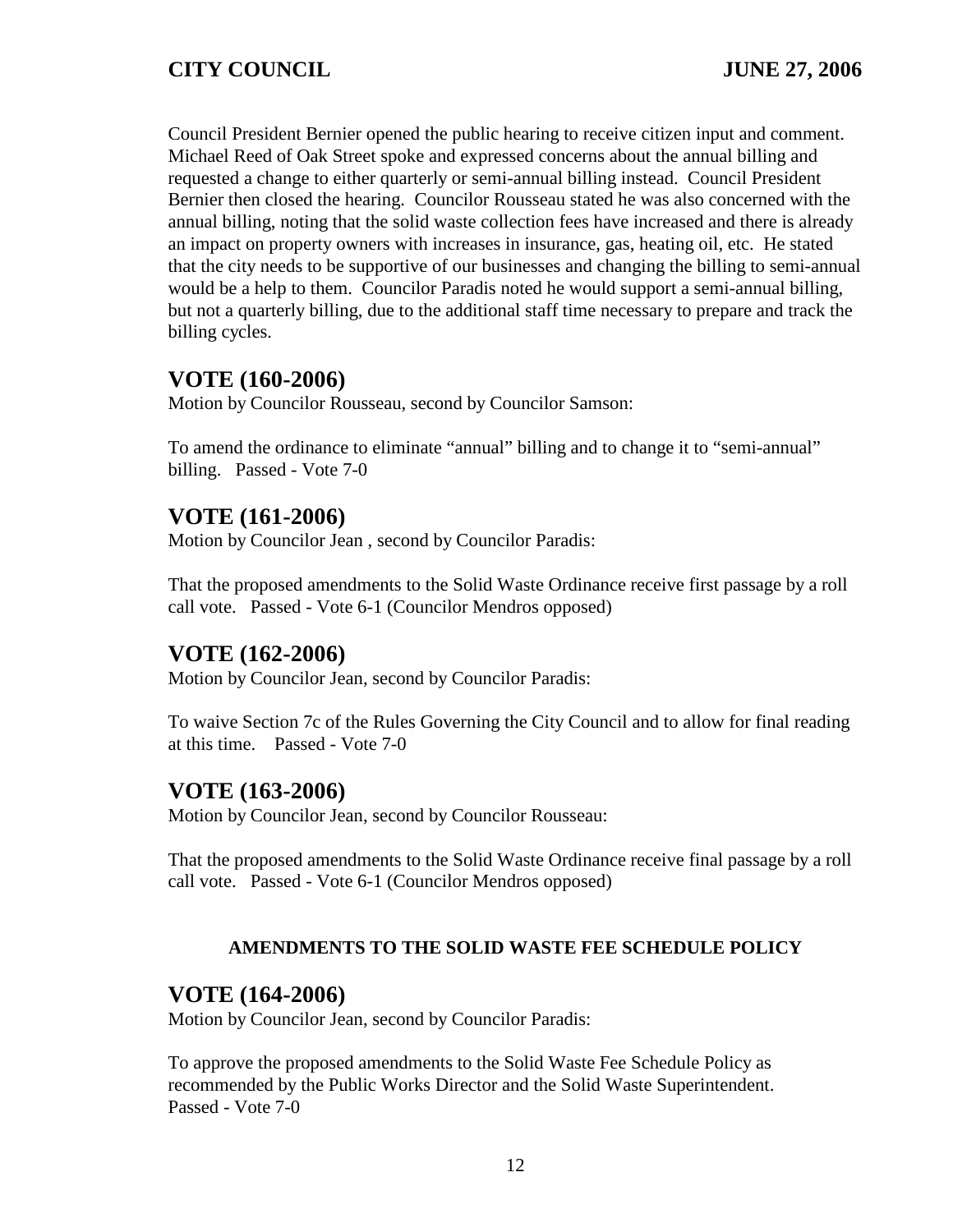#### **AMENDMENTS TO THE CITY POLICY MANUAL REGARDING FALSE POLICE ALARMS POLICY**

## **VOTE (165-2006)**

Motion by Councilor Jean, second by Councilor Rousseau:

To approve the amendments to the City Policy Manual - Policy Number 45, False Police Alarm Policy, as recommended by the City Administrator and the Police Chief. Passed - Vote 7-0

#### **AMENDMENTS TO THE CITY POLICY MANUAL REGARDING FIRE ALARMS POLICY**

## **VOTE (166-2006)**

Motion by Councilor Samson, second by Councilor Jean:

To approve the amendments to the City Policy Manual - Policy Number 30, Fire Alarms Policy, as recommended by the City Administrator and the Fire Chief . Passed - Vote 7-0

#### **ADOPTION OF ORDERS ON SCHOOL FUNDING FOR THE PERIOD OF JULY 1, 2006 TO JUNE 30, 2007**

Councilor Mendros thanked the Council for working with School Committee to develop and support a budget that was workable for everyone.

## **VOTE (167-2006)**

Motion by Councilor Samson, second by Councilor Jean:

ORDERED, That this City Council hereby authorizes the School Committee to expend appropriated monies per line in support of educational programs during Fiscal Year 2006-2007 as follows:

| <b>LINE</b>    | <b>DESCRIPTION</b>                          | <b>AMOUNT</b>       |
|----------------|---------------------------------------------|---------------------|
|                | Undistributed                               | \$<br>12,276,096.00 |
| 2              | <b>Elementary Education - Instructional</b> | 6,811,035.00        |
| 3              | Elementary Education - All Other            | 2,456,326.00        |
| $\overline{4}$ | Middle School - Instructional               | 2,177,354.00        |
| 5              | Middle School - All Other                   | 749,372.00          |
| 6              | High School - Instructional                 | 4, 161, 076.00      |
| 7              | High School - All Other                     | 1,143,409.00        |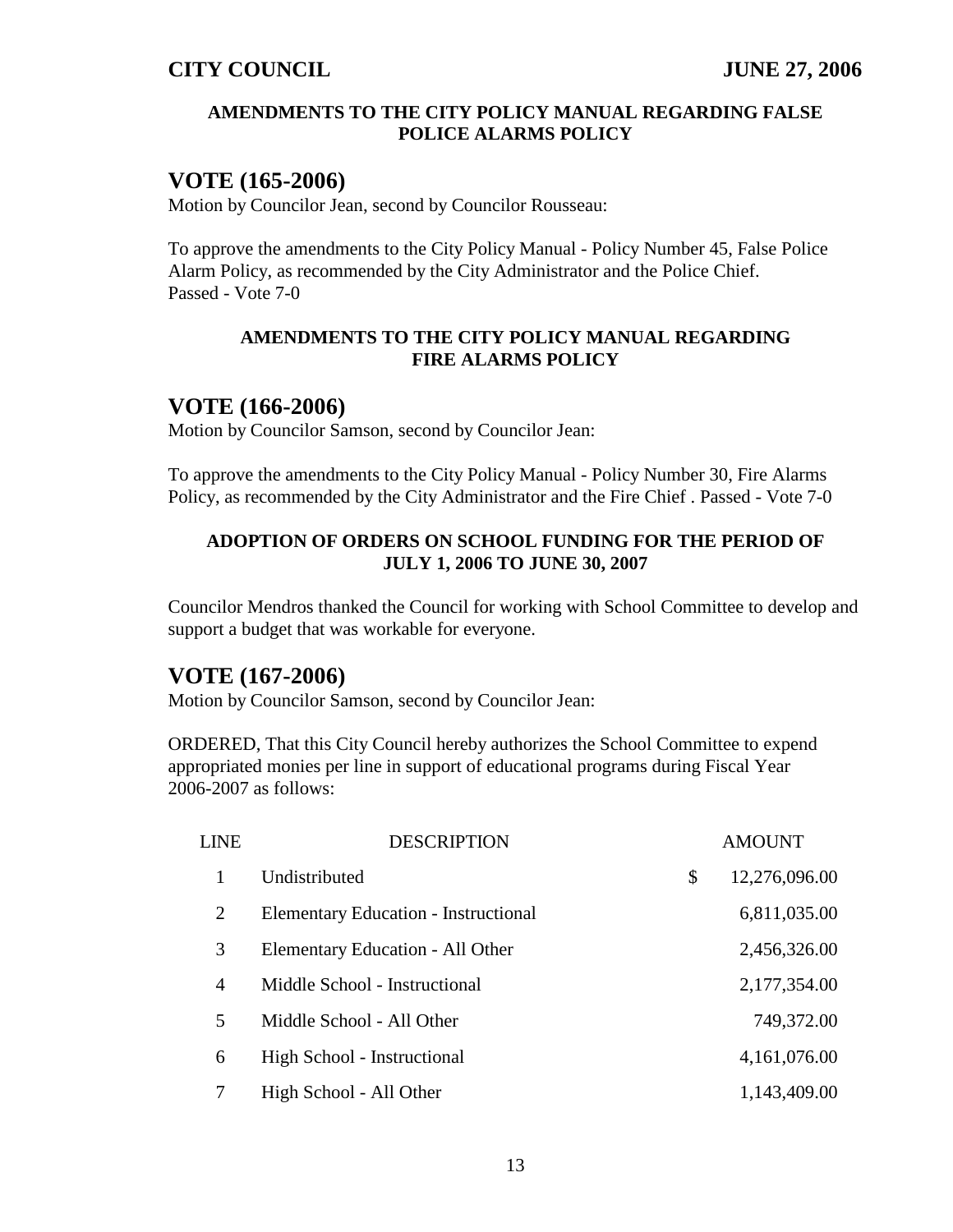| 8   | <b>Special Education</b>   | 8,010,988.00        |
|-----|----------------------------|---------------------|
| 9   | Vocational - Instructional | 1,533,200.00        |
| 10  | Vocational - All Other     | 590,003.00          |
| 11  | <b>Student Activities</b>  | 624,667.00          |
| 12. | <b>Adult Education</b>     | 554,996.00          |
| 13  | TOTAL.                     | \$<br>41,088,522.00 |

Passed - Vote 7-0

## **VOTE (168-2006)**

Motion by Councilor Samson, second by Councilor Jean:

ORDERED, That upon recommendation of the Department of Education, this City Council hereby authorizes to appropriate the sum of \$40,533,526 for the total cost of funding public education from kindergarten to grade 12 as described in the Essential Programs and Services Funding Act and to raise the sum of \$13,186,340 as the City's contribution to the total cost of funding public education from kindergarten to grade 12 as described in the Essential Programs and Services Funding Act in accordance with the Maine Revised Statutes, Title 20-A section 15688.

*Explanation: The City's contribution to the total cost of funding public education from kindergarten to grade 12 as described in the Essential Programs and Services Funding Act is the amount of money determined by state law to be the minimum amount that a municipality must raise in order to receive the full amount of state dollars.*

Passed - Vote 7-0

## **VOTE (169-2006)**

Motion by Councilor Samson, second by Councilor Jean:

ORDERED, That upon recommendation of the Department of Education, this City Council hereby authorizes to raise and appropriate the sum of \$1,083,578 for the annual payments on debt service previously approved by the City Council for non-state-funded school construction projects and minor capital projects in addition to the funds appropriated as the local share of the City's contribution to the total cost of funding education from kindergarten to grade 12.

*Explanation: Non-state-funded debt service is the amount of money needed to repay the annual payments on Lewiston's long-term debt for major capital school construction projects and minor capital renovation projects that are not approved for state subsidy. The bonding of this long-term debt was previously approved by the City Council.* Passed - Vote 7-0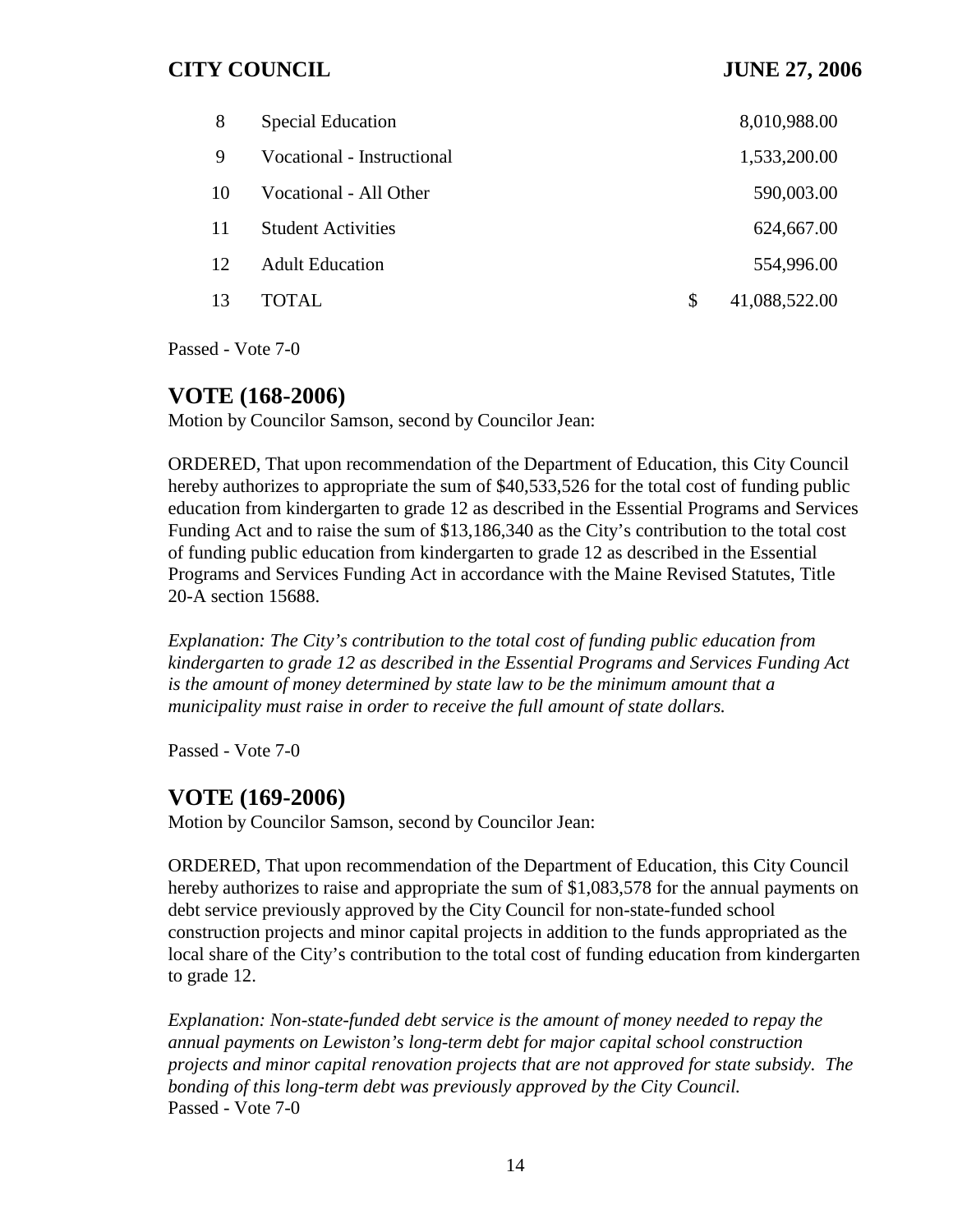# **VOTE (170-2006)**

Motion by Councilor Samson, second by Councilor Jean:

ORDERED, That upon recommendation of the Department of Education, this City Council hereby agrees to raise and appropriate the sum of \$172,100 in additional local funds for school purposes under Maine Revised Statutes, Title 20-A, Section 15690.

*Explanation: The additional local funds are those locally raised funds over and above the City's contribution to the total cost of funding public education from kindergarten to grade 12 as described in the Essential Programs and Services Funding Act and local amounts raised for the annual debt service payment on previously approved non-state-funded school construction projects and the non-state-funded portion of school construction projects and minor capital projects that will help achieve the City budget for educational programs.*

Passed - Vote 7-0

# **VOTE (171-2006)**

Motion by Councilor Samson, second by Councilor Jean:

ORDERED, That upon recommendation of the Department of Education, this City Council hereby authorizes the Lewiston School Committee to expend the sum of \$923,008 for the fiscal year beginning July 1, 2006 and ending June 30, 2007 from the City's contribution to the total cost of funding public education from kindergarten to grade 12 as described in the Essential Programs and Services Funding Act, non-state-funded school construction projects, additional local funds for school purposes under Maine Revised Statues, Title 20- A, Section 15690, unexpended balances, tuition receipts, state subsidy and other receipts for the support of schools. Passed - Vote 7-0

# **VOTE (172-2006)**

Motion by Councilor Samson, second by Councilor Jean:

ORDERED, That upon recommendation of the Department of Education, this City Council hereby authorizes to appropriate the sum of \$554,996 for adult education for the fiscal year beginning July 1, 2006 and ending June 30, 2007, and to raise the sum of \$370,862 as the local share for adult education. Passed - Vote 7-0

# **VOTE (173-2006)**

Motion by Councilor Samson, second by Councilor Jean:

ORDERED, That upon recommendation of the Department of Education, this City Council hereby authorizes the Lewiston School Committee to expend additional state, federal and other funds received during the fiscal year 2006-2007 for school purposes, provided that such additional funds do not require the expenditure of local funds not previously appropriated. Passed - Vote 7-0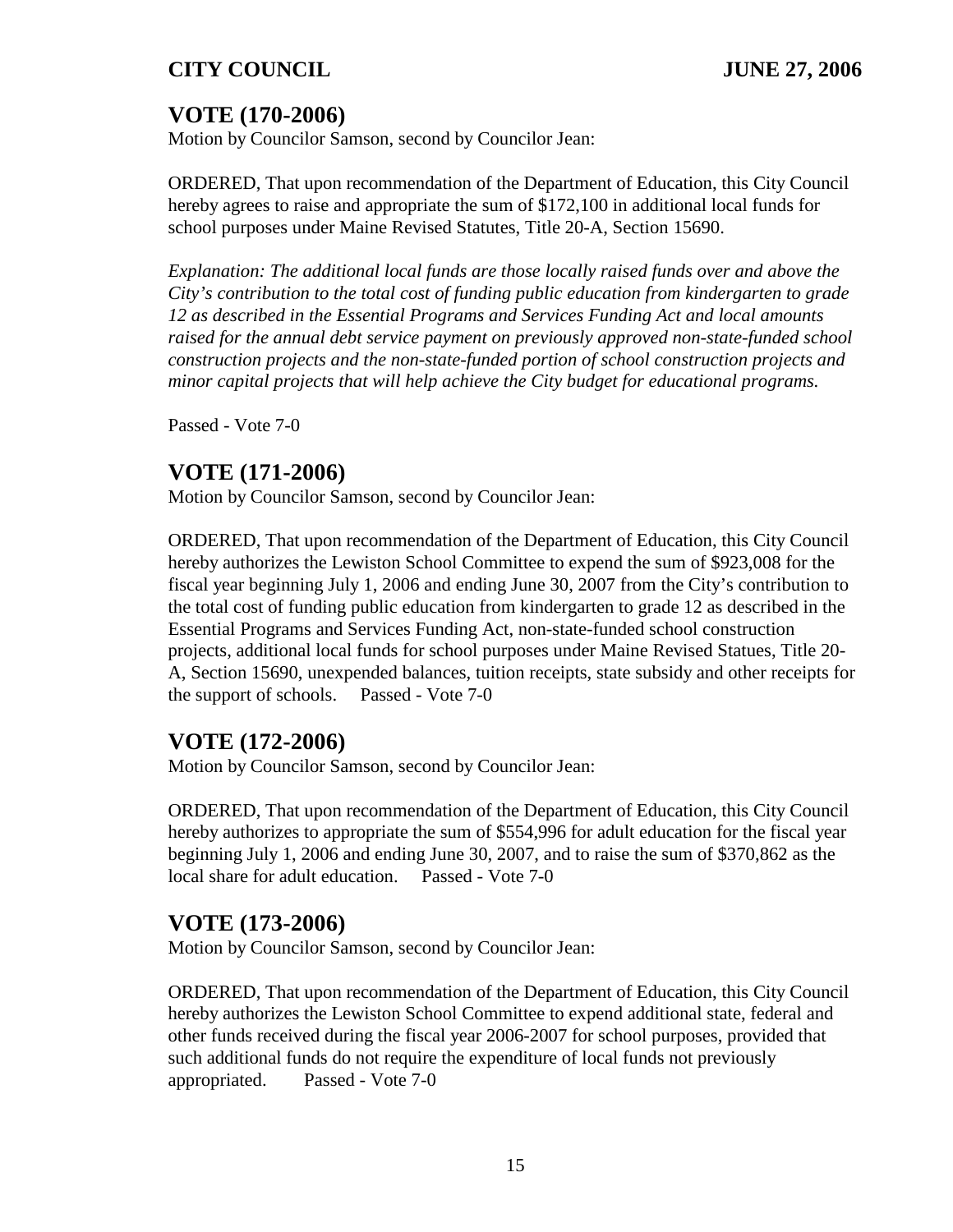# **VOTE (174-2006)**

Motion by Councilor Samson, second by Councilor Jean:

ORDERED, That upon recommendation of the Department of Education, this City Council hereby authorizes the Lewiston School Committee to accept the categories of funds listed below as provided by the Maine State Legislature.

| <b>CATEGORY</b>                                                                           | <b>ESTIMATED AMOUNT</b> |              |
|-------------------------------------------------------------------------------------------|-------------------------|--------------|
| Title I A Disadvantaged                                                                   | \$                      | 1,895,069.00 |
| Title V Innovative                                                                        |                         | 25,078.00    |
| Local Entitlement, Part B, P.L. 101-476                                                   |                         | 1,128,408.00 |
| <b>Emergency Shelter Program</b>                                                          |                         | 112,435.00   |
| Drug Free School Program (Title IV)                                                       |                         | 51,165.00    |
| Carl D. Perkins Vocational and Applied Technology<br>Education Act of 1990 (P.L. 101-392) |                         | 174,100.00   |
| Pre-Apprenticeship                                                                        |                         | 5,000.00     |
| Maine Career Advantage                                                                    |                         | 5,000.00     |
| <b>Adult Basic Education</b>                                                              |                         | 72,235.00    |
| Title II D - Technology                                                                   |                         | 55,148.00    |
| Title II A Teacher Quality                                                                |                         | 430,912.00   |
| <b>Learning Results</b>                                                                   |                         | 48,350.00    |
| <b>ESTIMATED TOTAL</b><br>Passed - Vote 7-0                                               | \$                      | 4,005,900.00 |

#### **CONDITIONAL ORDER OF DISCONTINUANCE OF CHALLENGER DRIVE, ATLANTIS WAY AND A CENTRAL MAINE POWER EASEMENT ON CHALLENGER DRIVE**

## **VOTE (175-2006)**

Motion by Councilor Jean, second by Councilor Samson:

That the Order vacating and discontinuing Challenger Drive, Atlantis Way and a Central Maine Power (CMP) easement on Challenger Drive, as shown on the attached map and described in the legal description contained within the Conditional Order of Discontinuance, be adopted, subject to the conditions outlined in the Order. Passed - Vote 7-0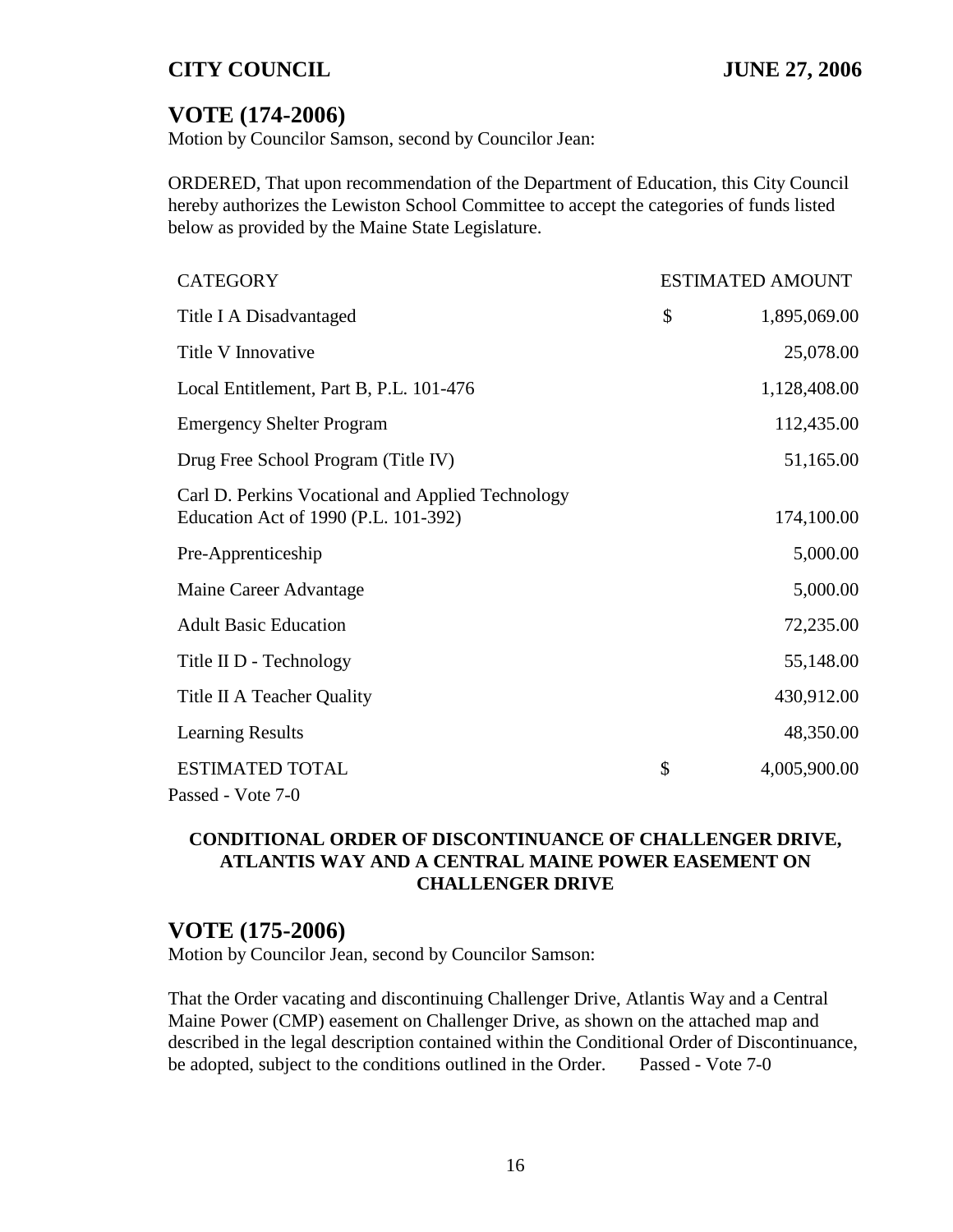#### **COMMITMENT OF WATER AND SEWER UTILITY FEES**

#### **VOTE (176-2006)**

Motion by Councilor Jean, second by Councilor Paradis:

In accordance with MRSA Title 38, Section 1208 and Title 35-A, Section 6111-A, all sewer and water rates, tolls, rents and other charges for Fiscal Year 2007, for each respective utility, are committed to the Finance Director/Treasurer of the City of Lewiston for collection in support of the appropriations for the Water Utility and Sewer Utility. Passed - Vote 7-0

#### **TO DETERMINE THAT AN AMENDMENT TO THE CITY CHARTER TO ELIMINATE THE PERSONNEL BOARD SHOULD BE CONSIDERED AND TO ESTABLISH A PUBLIC HEARING ON A PROPOSED CHARTER AMENDMENT TO ELIMINATE THE PERSONNEL BOARD**

City Administrator James Bennett said that this is recommended to save money from the stipends paid to the Personnel Board members, since much of their work is already done by the full time Human Resources Department, it is redundant to have the Personnel Board doing work that the HR staff could be doing. In addition, it was also noted that the civil service process has evolved over the years and the traditional work of the Personnel Board such as administering the testing and civil service exams, is no longer necessary.

#### **VOTE (177-2006)**

Motion by Councilor Samson, second by Councilor Jean:

ORDERED, that an amendment to the City Charter to eliminate the Personnel Board should be considered and that a public hearing be held on Tuesday, July 25, 2006 at 6:30pm for the purpose of determining if a special municipal election should be held to provide for an amendment to the City Charter regarding the elimination of Section 4.03 Personnel Board. Passed - Vote 7-0

#### **ORDER TO ABATE A MALFUNCTIONING DOMESTIC WASTE WATER DISPOSAL FIELD LOCATED AT 83 NO NAME POND ROAD**

#### **VOTE (178-2006)**

Motion by Councilor Bernier, second by Councilor Samson:

To continue this item to the next regular Council meeting. Passed - Vote 7-0

#### **REPORTS AND UPDATES**

No reports or updates were presented at this time.